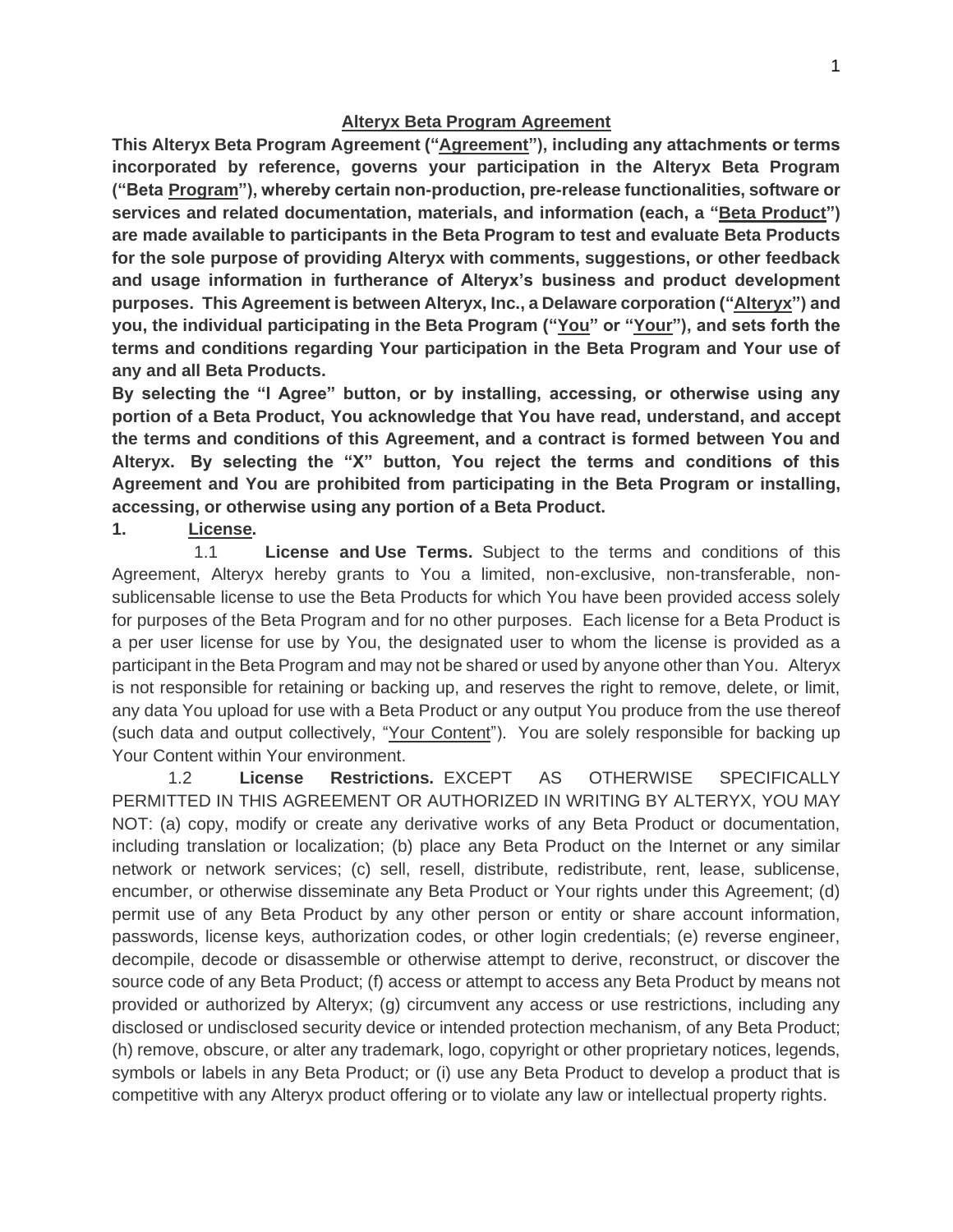1.3 **Feedback.** You agree to evaluate any Beta Product made accessible to You as part of the Beta Program for the purpose of providing Alteryx with suggestions, comments and feedback regarding such Beta Products, including, but not limited to, use cases, usability, potential feature enhancements, bug reports, test results, and completion of periodic surveys ("Feedback"). To the extent You do not provide Feedback, Alteryx may exclude You from participation in future beta testing. You agree that Feedback provided to Alteryx is owned by Alteryx and You hereby assign to Alteryx any and all rights and interest in the Feedback and any intellectual property rights You may have regarding the Feedback. You further agree that Alteryx has a royalty-free, worldwide, irrevocable right to use, modify, disclose, reproduce, license, or otherwise distribute the Feedback and any underlying intellectual property as Alteryx sees fit, including commercializing the Feedback as part of a commercial release of any Beta Product or other Alteryx offering, without any obligation to You or restriction of any kind. Feedback and support questions should be addressed to [betas@alteryx.com](mailto:betas@alteryx.com) or as Alteryx may otherwise request from time to time. For clarity, "Feedback" does not include any of Your Content.

 1.4 **Voluntary Participation.** You and Alteryx each acknowledge that participation in the Beta Program and any testing of a Beta Product are strictly voluntary. You further acknowledge that Alteryx is not obligated to provide You access to any or all Beta Products or to provide compensation or any other form of consideration to You in connection with the Beta Program or provision of Feedback.

 1.5 **Your Content.** You acknowledge that You may not use the Beta Products in connection with any of Your Content that contains any sensitive information, including to process any personal data (as defined by applicable law) or other regulated data, such as, but not limited to, unencrypted health or financial data, or any confidential information of a third party (including, but not limited to, the confidential information of Your employer) without prior authorization by such third party. You may not use the Beta Products to violate any applicable law or regulation, nor in connection with any environments, systems, or applications where the failure of a Beta Product may reasonably and foreseeably lead to personal injury or property damage.

## **2. Confidentiality.**

2.1 Pursuant to and in the course of Your participation in the Beta Program, Alteryx may disclose or make accessible to You certain Confidential Information. "Confidential Information" means any financial, pricing, marketing, product, technical or other business information, data, know-how, and/or trade secrets (which includes any Alteryx software code and product documentation) disclosed or provided by Alteryx to You in any form in connection with the Beta Program. Confidential Information also includes, but is not limited to, (a) information relating to Alteryx's product roadmaps, strategies, and plans and any unreleased products, functionality, features, or services; (b) the development, marketing, technical specifications, performance information or analysis, or distribution of any Beta Product or other Alteryx products (whether released or unreleased), technologies, or services; (c) links, passwords, license keys, authorization codes or other login credentials relating to any Beta Product or the Beta Program; (d) the existence, contents, and nature of the Beta Program, any Beta Product, and this Agreement; and (e) Feedback. Confidential Information does not include information that You can demonstrate (i) is or becomes publicly available without breach of this Agreement; (ii) was lawfully known to You prior to its disclosure without any obligation to keep it confidential; (iii) was received by You from another source who can lawfully disclose it and without any obligation to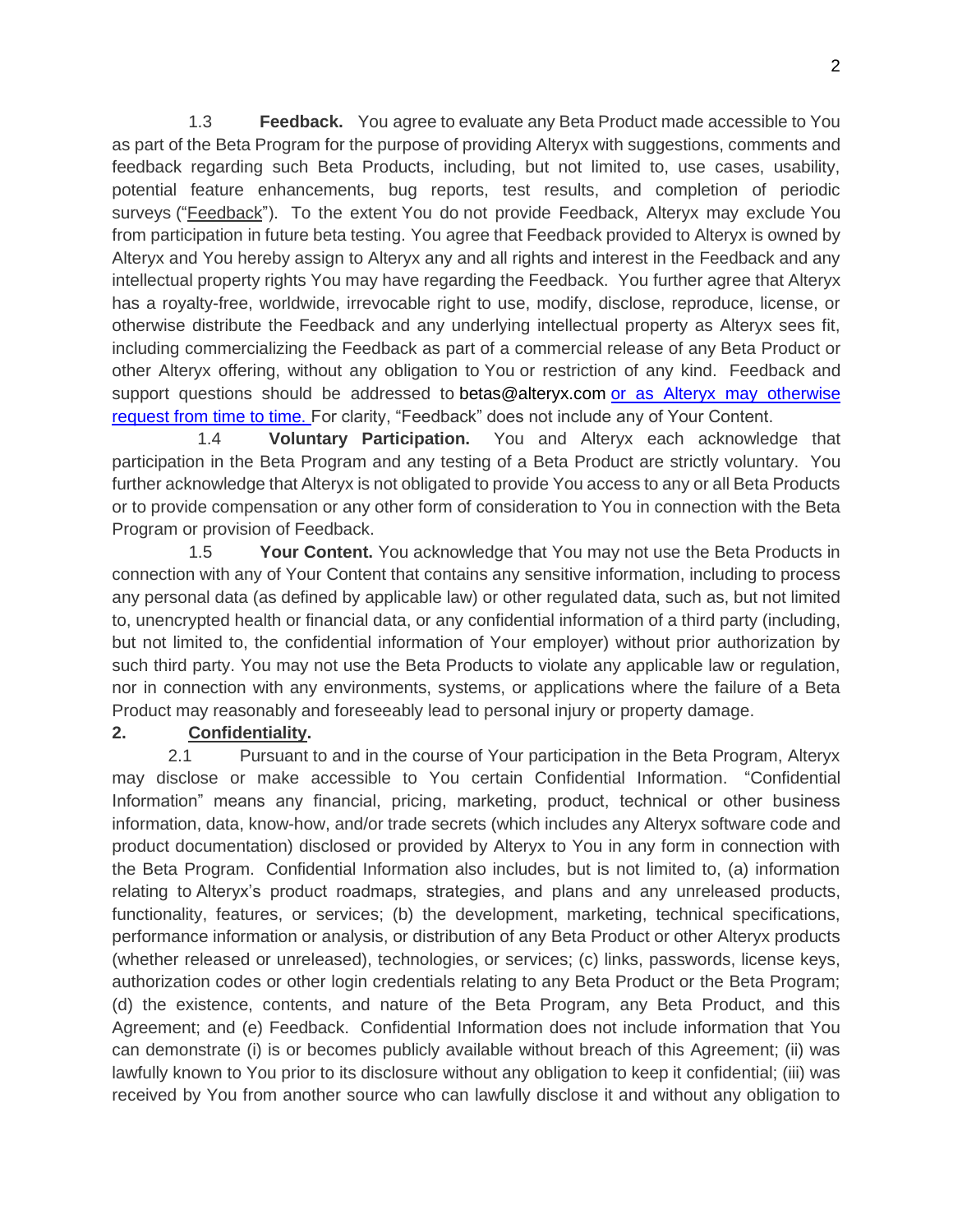keep it confidential; or (iv) is or was independently developed by You without the use of Confidential Information or other breach of this Agreement.

2.2 For a period of five (5) years following termination of this Agreement, You shall not, without the prior, written consent of Alteryx, (a) use Confidential Information for any purposes other than the Beta Program; (b) disclose Confidential Information to any third party; (c) make any copies of or create any derivative works based upon Confidential Information; or (d) reverse engineer, decompile, decode or disassemble or otherwise attempt to derive, reconstruct, or discover the source code of any Confidential Information. The foregoing obligations will survive the termination of Your participation in the Beta Program and this Agreement for any reason. Notwithstanding anything to the contrary herein, Your obligations with respect to the protection of trade secrets, including Alteryx software source code and non-public software features, will survive for as long as such information remains a trade secret under applicable law. You may disclose Confidential Information solely to the extent necessary to comply with a court order or other government demand that has the force of law; provided, however, that You will give Alteryx prior written notice sufficient to permit Alteryx to seek a protective order or other appropriate relief to limit disclosure and You will provide Alteryx reasonable assistance (at Alteryx's expense) in connection with such action.

**3. Term and Termination.** This Agreement and Your participation in the Beta Program begin on the date You accept this Agreement and ends upon the termination of this Agreement by either party. Either You or Alteryx may terminate this Agreement at any time upon written notice (email will suffice). Additionally, if Your Beta Program account is deactivated, this Agreement will also terminate. Upon termination of this Agreement, Your participation in the Beta Program and all licenses granted hereunder will automatically terminate and You agree to immediately cease using all Beta Products and promptly uninstall and erase all Beta Products, any Confidential Information, related authorization credentials, and any copies thereof from Your devices. The following sections of this Agreement will survive any termination of this Agreement: Sections 1.3, 2, 3, 5 through 13.

### **4. Representations and Warranties.**

4.1 **Feedback & Your Content.** You warrant that You will not (a) give any Feedback or (b) use any Beta Product with Your Content that (i) violates any copyright, trade secret, or patent claim or other intellectual property right of any third party; (ii) includes any personal information, other data regulated by the Health Insurance Portability and Accountability Act or the Gramm-Leach-Bliley Act, or any payment card information; or (iii) is subject to an excluded license. An "excluded license" is any license requiring, as a condition of the use, modification and/or distribution of software subject to the license, that the software and/or other software combined and/or distributed with the software be disclosed or distributed in source code form, and either licensed for the purpose of making derivative works or redistributable at no charge. You further warrant that You will not use Your Content that contains, or may otherwise introduce, any virus, spyware, malware, Trojan horses, and other similar harmful and destructive code.

 4.2 **Authority.** You and Alteryx each represents (a) it has full power and authority to enter into this Agreement and to carry out the provisions hereof; (b) the execution, delivery, and performance of this Agreement do not conflict with any agreement, instrument, or understanding, oral or written, to which it is a party or by which it may be bound, nor violates any applicable laws or regulations of any court, governmental body, or administrative or other agency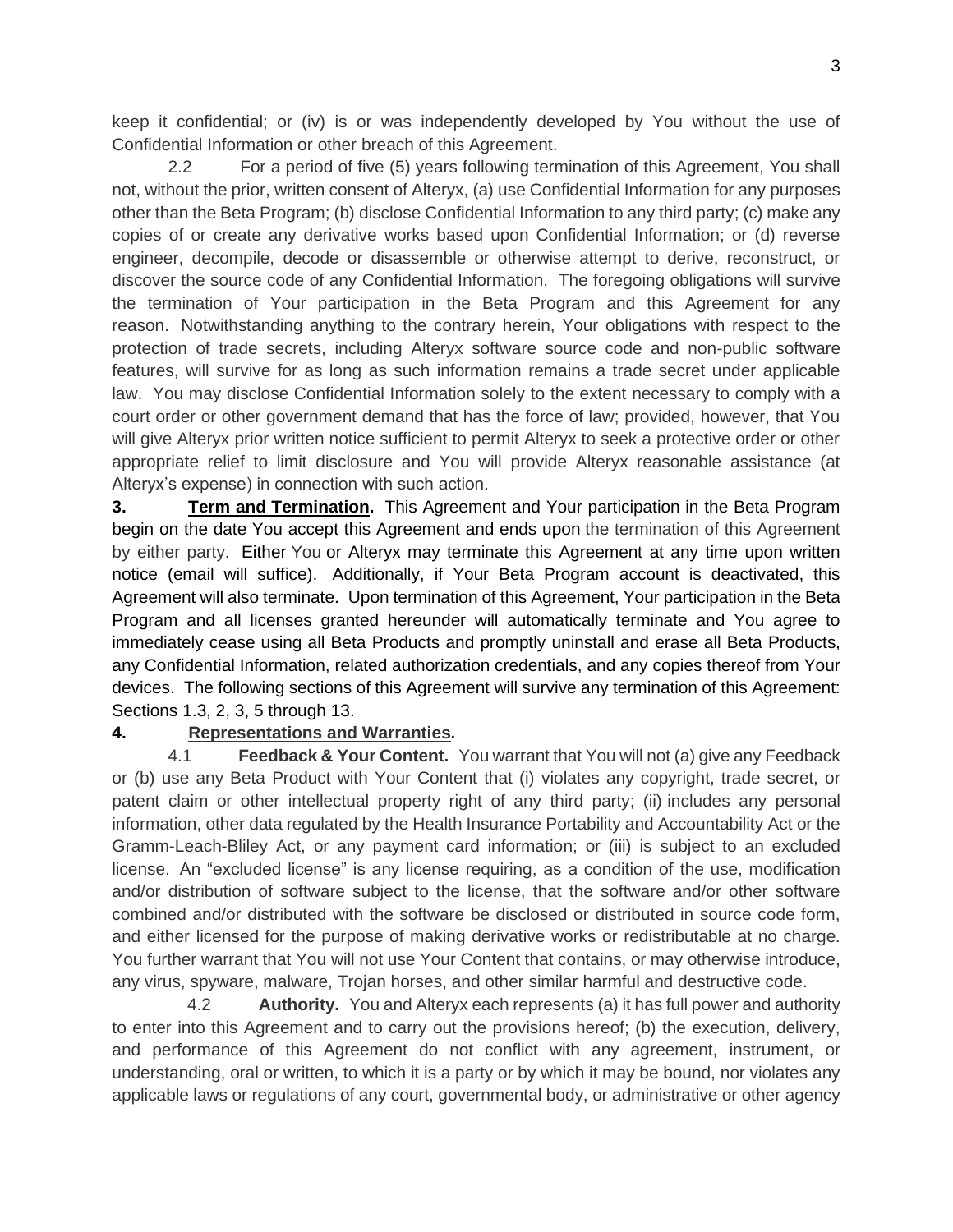having jurisdiction over it; and (c) it will comply with all applicable laws, including privacy and export laws, in its performance of this Agreement.

# **5. Disclaimer of Warranties and Limitation of Liability.**

 5.1 **Disclaimer of Warranties.** ALL BETA PRODUCTS AND ALL RELATED TECHNOLOGY, DATA, INFORMATION, AND MATERIALS ARE PROVIDED "AS-IS" WITHOUT WARRANTIES OF ANY KIND, EXPRESS, IMPLIED, OR STATUTORY, AND YOU ASSUME THE ENTIRE RISK OF THE USE THEREOF.YOU ACKNOWLEDGE THAT ANY BETA PRODUCT MADE AVAILABLE HEREUNDER IS STILL IN DEVELOPMENT AND PROVIDED FOR TESTING PURPOSES AND MAY CONTAIN SIGNIFICANT ERRORS, DEFECTS, OR BUGS THAT MAY CAUSE SYSTEM OR OTHER FAILURE AND DATA LOSS. THE TECHNOLOGY IS PRE-RELEASE AND MAY WORK DIFFERENTLY THAN THE FINAL VERSION OF THE SOFTWARE. ALTERYX RESERVES THE RIGHT TO CHANGE ANY BETA PRODUCT, IN WHOLE OR IN PART, FOR THE COMMERCIAL VERSION, OR NOT TO RELEASE OR MARKET A COMMERCIAL VERSION. NOTWITHSTANDING ANYTHING TO THE CONTRARY IN THIS AGREEMENT, TO THE MAXIMUM EXTENT PERMITTED BY LAW, ALTERYX EXPRESSLY DISCLAIMS ALL REPRESENTATIONS AND WARRANTIES OF ANY KIND WHATSOEVER, EXPRESS, IMPLIED OR STATUTORY, INCLUDING, BUT NOT LIMITED TO, THOSE OF MERCHANTABILITY, FITNESS FOR A PARTICULAR PURPOSE, TITLE, DATA SECURITY, ACCURACY, COMPLETENESS, RESULTS, REASONABLE CARE OR WORKMANLIKE EFFORT, NON-INFRINGEMENT, AND THAT THE BETA PRODUCTS ARE FREE OF VIRUSES, ALL WITH REGARD TO THE BETA PRODUCTS AND ALL RELATED TECHNOLOGY, DATA, INFORMATION, AND MATERIALS PROVIDED BY ALTERYX TO YOU IN CONNECTION WITH THIS AGREEMENT OR THE BETA PROGRAM.

5.2 **Limitation of Liability.** EXCEPT AS DESCRIBED IN SECTION 5.3 THE ONLY REMEDY EITHER PARTY HAS FOR CLAIMS RELATING TO THIS AGREEMENT IS TO TERMINATE THIS AGREEMENT AND IN NO EVENT SHALL YOU OR ALTERYX BE LIABLE, REGARDLESS OF THE CAUSE, FOR ANY DIRECT, INDIRECT, CONSEQUENTIAL, INCIDENTAL, PUNITIVE, EXEMPLARY, OR SPECIAL DAMAGES, INCLUDING LOSS OF PROFITS, BUSINESS OPPORTUNITY, ANTICIPATED SAVINGS, GOODWILL, OR DATA, EVEN IF THE AFFECTED PARTY HAS BEEN ADVISED OF THE POSSIBILITY OF SUCH DAMAGES, AND WHETHER THE SAME ARISE IN CONTRACT, TORT (INCLUDING NEGLIGENCE) OR OTHERWISE. WITHOUT LIMITING THE FOREGOING, THIS LIMITATION APPLIES TO CLAIMS RELATED TO (A) THE BETA PROGRAM, BETA PRODUCTS, OR OTHER SOFTWARE, CODE, OR PROGRAMS OF ALTERYX OR A THIRD PARTY; (B) ANY CONTENT ON ANY ALTERYX OR THIRD-PARTY SITES MADE AVAILABLE TO YOU; AND (C) LOSS, CORRUPTION OR INACCURACY OF DATA (INCLUDING YOUR CONTENT).

 5.3 **Exclusions from Limitation of Liability.** NOTWITHSTANDING ANYTHING TO THE CONTRARY HEREIN, THE LIMITATIONS IN SUBSECTION 5.2 DO NOT APPLY (A) TO CLAIMS ARISING FROM ANY BREACH OF SECTIONS 1, 2, AND 4; OR (B) TO THE EXTENT PROHIBITED BY APPLICABLE LAW.

**6.** Ownership. All title and intellectual property rights in and to any product, service, technology, information, and materials (whether pre-released or not) provided by Alteryx to You in connection with the Beta Program (including any and all Beta Products), and any derivatives, modifications, and improvements thereto (including any changes which incorporate any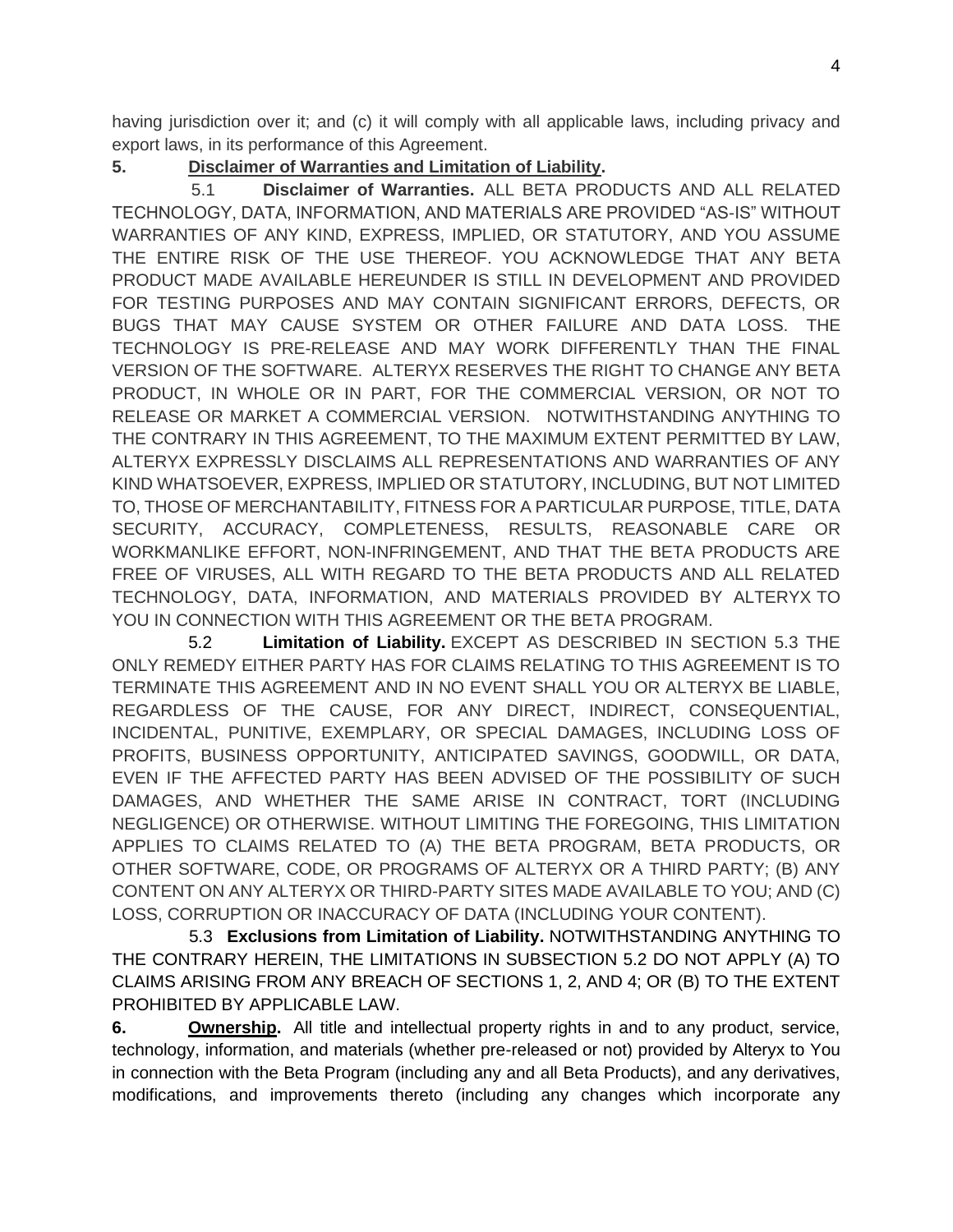Feedback) are owned or licensed by Alteryx and no ownership rights are conveyed to You under this Agreement or otherwise. All rights not specifically granted under this Agreement are reserved by Alteryx and You agree You will not commit or permit any act or omission by Your agents, employees, or any third party that would impair such rights. Nothing in this Agreement constitutes a waiver of Alteryx rights under U.S. or international copyright law or any other federal or state law. You retain all title and intellectual property rights to Your Content.

**7. Governing Law.** The laws of the State of California govern this Agreement, excluding its conflicts of law principles. The United Nations Convention on Contracts for the International Sale of Goods and the Uniform Computer Information Transactions Act, as may be enacted or codified or amended from time to time, do not apply to this Agreement. Each party consents to exclusive jurisdiction and venue in the federal and state courts in Orange County, State of California for resolution of any dispute of this Agreement.

**8. No Product Commitments; U.S. Securities Law.** You acknowledge that any disclosure by Alteryx of Confidential Information hereunder, including any Beta Product and any other unreleased products, functionality, features, or services, are intended for information purposes only and to outline Alteryx's general product direction. The disclosure of any such Confidential Information or the provision of any Beta Product is not a commitment by Alteryx to deliver any material, code, feature, functionality, product, or service, which may not be released as proposed or at all. Accordingly, You agree You will not rely on any Confidential Information, any Beta Product, or Your participation in the Beta Program to make any current or future purchasing decisions and that no Confidential Information or Beta Product may be incorporated into any contract. The development, release, and timing of any features or functionality for Alteryx's products or services remain at the sole discretion of Alteryx. You further acknowledge that Alteryx is a U.S. publicly traded company and U.S. securities laws prohibit any person who has material, non-public information concerning another party from purchasing or selling securities of such other party or from communicating such information to any other person under circumstances in which it is reasonably foreseeable that such person is likely to purchase or sell such securities.

**9. Usage Data.** In furtherance of Alteryx's legitimate business purposes in offering the Beta Program, to administer the Beta Program and provide the Beta Products for testing, and to evaluate Feedback received, Alteryx collects Usage Data with respect to participation in the Beta Program. "Usage Data" means data automatically collected about and as part of program participants' installation, activation, and use of the Beta Products and participation in the Beta Program. Usage Data may differ based on the Beta Product and how a Beta Product is delivered and utilized, and may include one or more of the following personal data types: registered email address; log-in credentials; IP address; device ID; network ID; machine host name; internal persistent identifier; username; country or postal code; language preference and browser or operating system settings; and logs, bug reports, and testing that include time stamp and type of actions taken (e.g., specific tools used and how often, number of workflows saved (but not the content of any workflows), names of custom tools, search terms). For the avoidance of doubt, Alteryx does not collect, and "Usage Data" does not include, Your Content. Alteryx will not publicly disclose any Usage Data that identifies or can be attributed to You.

**10. Privacy.** In addition to personal data that may be included in any Usage Data or Feedback, Alteryx collects certain personal data about participants of the Beta Program for the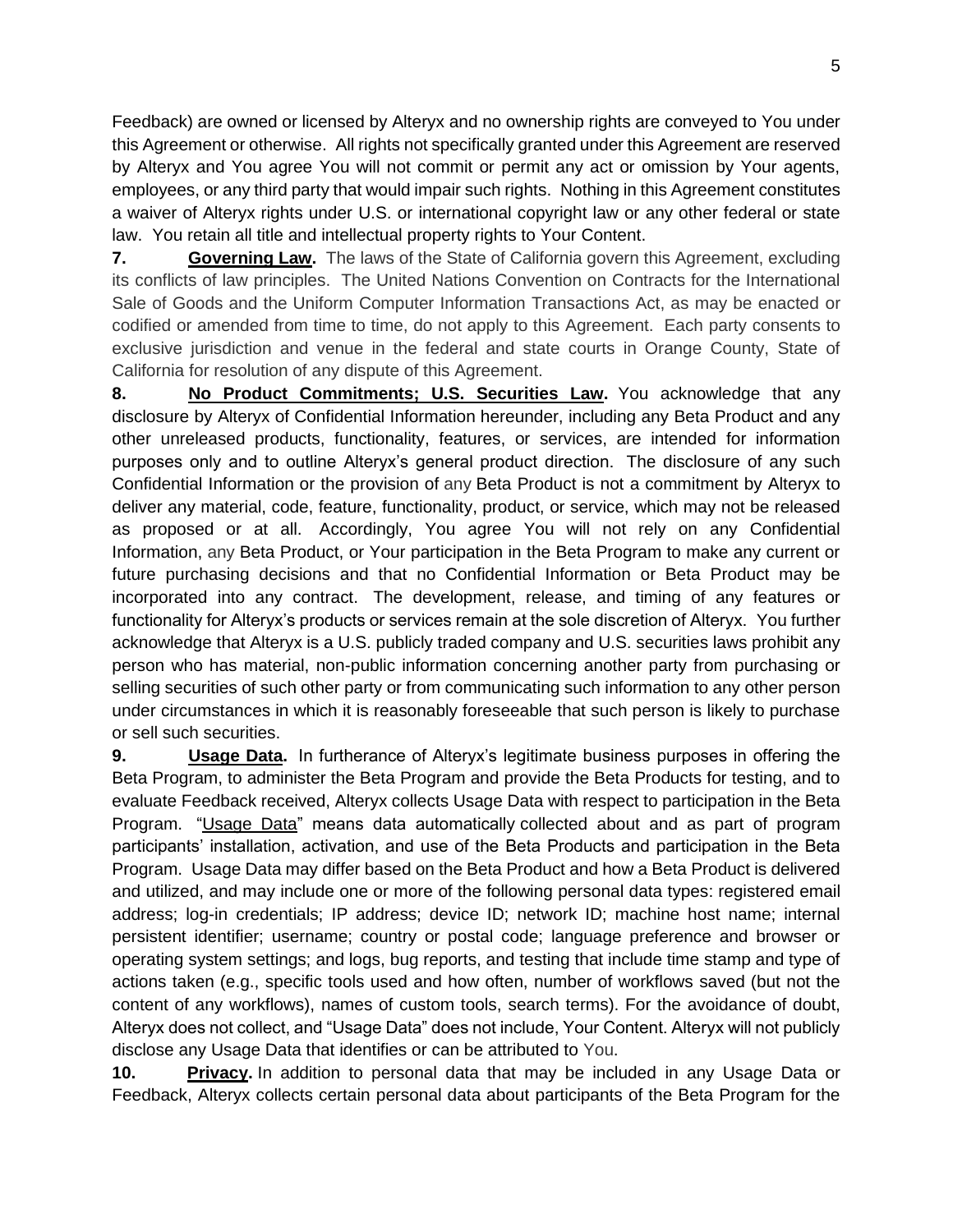purposes of registering participants and administering the program. You may provide us with business contact details (e.g. business email address or phone number, company name, Your title or function, Your business location); social media information where You link to, reference, or comment on Alteryx sites or posts; username, profile photo or avatar, and any comments or actions taken on Alteryx forums, such as Alteryx Community or as part of Alteryx certification programs; and any identifying information contained in support requests or program communications that You initiate. To the extent Alteryx holds and uses any personal data about You for any purpose, Alteryx will comply with its published Privacy Policy, available at [https://www.alteryx.com/privacy.](https://www.alteryx.com/privacy) Except where Alteryx may request Your express consent to collect and use Your data (such as through an opt-in to receive Alteryx emails unrelated to the Beta Program), with respect to any personal data processed as part of the Beta Program, Alteryx relies upon its legitimate interest in developing, improving, and supporting its products and services. More information about Alteryx data practices and data privacy rights that may be available under applicable law are outlined in the Alteryx Privacy Policy.

**11. Export Compliance**.You acknowledge that the Beta Products are subject to the U.S. Export Administration Regulations (the "EAR") and that You will comply with the EAR. You represent that You are not named on any governmental list of persons or entities prohibited from receiving exports. Additionally, You agree You shall not, nor allow any third party to, export from the U.S. or allow the re-export of any part of a Beta Product to (i) any country subject to export control embargo or economic sanctions implemented by any agency of the U.S. government; (ii) any end user who has been prohibited from participating in U.S. export transactions by any federal agency of the U.S. government; or (iii) any end user who You know or have reason to know will utilize the Beta Products in the design, development or production of nuclear, chemical or biological weapons, or rocket systems, space launch vehicles and sounding rockets, or unmanned air vehicle systems, without first obtaining an export license or other approval that may be required by any governmental agency having jurisdiction with respect to the transaction.

**12. U.S. Government Restricted Rights**. The Beta Product is a "commercial item" as that term is defined at FAR Subpart 2.1. For U.S. Government participants, Alteryx provides the Beta Product, including any related software, technical data, and/or services, with those rights in technical data and computer software it customarily provides to the public, as delineated herein. In addition, DFARS 252.227-7015 shall apply to technical data acquired by DoD. Should a U.S. Government participant require additional rights in a Beta Product, Alteryx will consider such requests, and upon reaching mutual agreement, any additional rights shall be incorporated into a written addendum. Rights are reserved under copyright Laws of the U.S. with respect to unpublished portions of the Beta Products.

**13. Miscellaneous**. You may send termination notices to Alteryx by email to [betas@alteryx.com](mailto:betas@alteryx.com) or by physical mail at Alteryx's address as set forth below. All other notices You send to Alteryx must be sent by physical mail to the following address: Alteryx, Inc., Attn: Chief Legal Officer, 3345 Michelson Drive, Suite 400, Irvine, California 92612 United States. Any notices Alteryx sends to You will be sent to the email address You provide as part of Your registration with the Beta Program. You may not assign this Agreement or any of Your rights hereunder. This Agreement, together with any terms of use provided to You as part of the Beta Program, is the entire Agreement between Alteryx and You with respect to Your participation in the Beta Program. This Agreement supersedes any prior agreements and representations